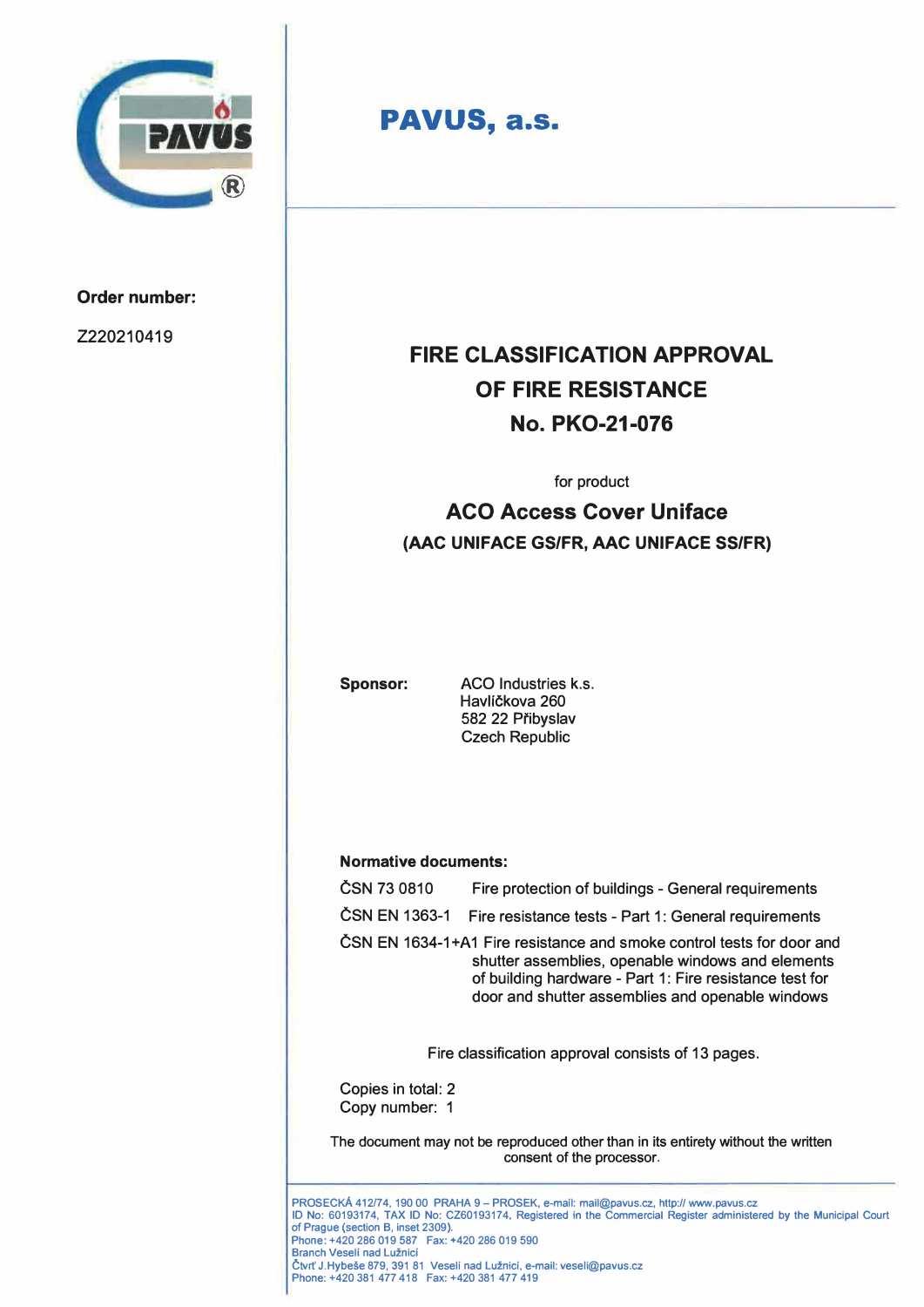This fire classification approval is prepared based on contract of work No. 2220210419 concluded between the customer, the company ACO Industries, k.s., and the contractor, the company PAVUS, a.s.

## **1 TECHNICAL PRODUCT DESCRIPTION**

The subjects of fire classification approval are access covers ACO Access Cover (AAC) Uniface with fire board PROMATECT®-H: namely AAC UNIFACE GS/FR, AAC UNIFACE SS/FR and AAC UNIFACE AL/FR.

The thermal exposure is from the bottom side of the cover lid, opening of the cover is from the thermal exposure. The access covers are filled with concrete C35/45, fraction 8/16, thickness 70 mm and reinforced mesh made of ribbed steel rod  $\phi$  8 mm, with mesh size (100 x 100) mm and they are cover from the bottom side by thermal insulating calcium-silicate board PROMATECT®-H. The thickness of board PROMATECT®-H is at least 25 mm for covers AAC UNIFACE GS/FR and AAC UNIFACE AL/FR and thickness of the board at least 20 mm for covers AAC UNIFACE SS/FR. Around the perimeter of cover lid there is self-adhesive intumescent seal PROMASEAL®-XT 1.8 SK, width (2 x 10) mm; thickness 1.9 mm for AAC UNIFACE GS/FR and AAC UNIFACE AL/FR, thickness 2.5 mm for AAC UNIFACE SS/FR. Covers AAC UNIFACE GS/FR and AAC UNIFACE SS/FR have glued in an EPDM seal ø 10 mm around the perimeter of the frame into the pressed groove. The AAC UNIFACE AL/FR covers have internal and external EPDM seals  $\varnothing$  4.5 mm and  $\varnothing$  8 mm glued into the grooves in the cover lid.

The cover lid AAC UNIFACE GS/FR is open with three hinges on one side, the AAC UNIFACE SS/FR and AAC UNIFACE AL/FR lids are removable without hinges. Covers are without mounting of the gas struts and the opening assistant mechanism.

Covers AAC UNIFACE GS/FR and AAC UNIFACE AL/FR can be installed in a reinforced concrete ceiling structure and the AAC UNIFACE SS/FR cover can also be installed in a light assembled ceiling structure.

Allowed dimensional variants of access covers are listed in Tab. 3.1, Tab. 3.2 and Tab. 3.3 of this document, including the article numbers of the manufacturer's products.

Manufacturer: ACO Industries k.s., Czech Republic.

### **1.1 AAC UNIFACE GS/FR** - steel cover, opening clearance (600 x 600) mm

Description of frame construction:

- cover frame with dimensions (710 x 710 x 101) mm made of 4 profiles bent from galvanized steel sheet (1.0037) thickness 2.0 mm (supplier Ferona a.s., Czech Republic) into the required shape (55 x 83 x 27) mm and welded together in the corners in the form of a half-groove - ridge height 74 mm and width approx. 55 mm for CL (cover lid) mounting;
- in the corners on the "lock" side of the frame there is a hole with pressed rivet nut M8 (4 nuts) to secure a closed CL;
- one row of microporous EPDM sealing ø 10.0 mm (supplier Jolana Fabíková JOFA, Czech Republic) glued with an adhesive like Chemoprene (supplier Henkel ČR spol. s r.o., Czech Republic) around the perimeter into the pressed groove of the frame (at the places of contact with the lid);
- on each side of the frame there are welded 2 steel  $(1.4301)$  anchors  $(126 \times 25 \times 1.0)$  mm (total 8 pieces of anchors) with a spacing of 460 mm (125 mm from the frame edges); frame with anchors fixed into fresh concrete mixture of the ceiling panel;
- frame dimensions:  $(710 \times 710 \times 101)$  mm
- frame without surface coating.

### Description of cover lid construction (CL):

- CL (without half-groove) in the shape of a pool with dimensions (698 x 698 x 72.5) mm made of sheet (1.0037) thickness 2.0 mm bent into "L" profiles of required shape (55 x 72.5) mm welded in corners, bottom of CL (with hole  $\emptyset$  6 x 13.0 mm for bolts M12x50) made of sheet (1.0226) with dimensions (623 x 623) mm and thickness 2 mm welded by spot welds with spacing of approx. 200 mm;
- in corners there is a welded steel (1.0037) corner piece (supplier SPO-Zlin, Czech Republic) (36.5 x 36.5) mm, length 71 mm with a hole for an Allen screw M8x70 to secure and release CL;
- in holes (6x ø 13.0 mm) in the pool bottom in the vicinity of CL corners there are 4 screws M12x50 with washer with spacing of 504 mm and 444 mm (97 mm and 127 mm from the edges of the lid)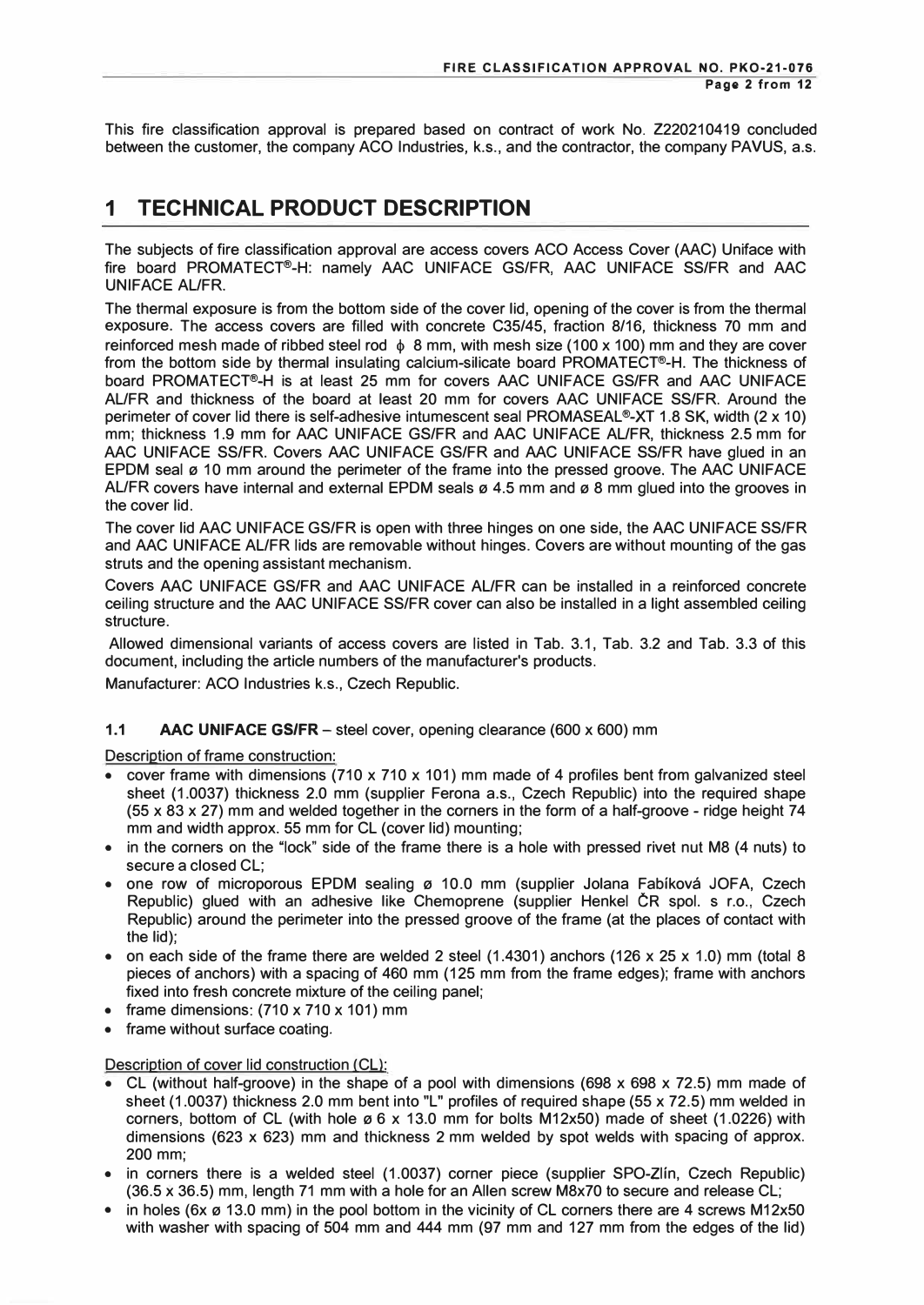and in holes in the CL axis there are 2 screws with spacing 344 mm (177 mm from the lid edge) for fixing the lower frame with CSB;

- CL pool filled with concrete mixture C35/45 fraction 8/16, thickness 70 mm, with reinforcing mesh (supplier Ladislav Brazda, Zcfar nad Sazavou, Czech Republic) (680 x 680) mm made of ribbed steel (1.0037) rods  $\varnothing$  8.0 mm with mesh size (100 x 100) mm, all rod contacts are welded;
- fire resistant filling on the bottom (thermal exposed) side of CL is from one layer of calcium-silicate board (CSB) PROMATECT®-H (supplier Promat s.r.o., Czech Republic), with dimensions (571 x 571) mm, thickness 25 mm (with holes) and mass density 870 kg/m**<sup>3</sup> ;** CSB mounted in bottom steel (1.0037) CL frame which is welded from "L" profiles (18 x 25 x 2.0) mm with corner stiffeners (50 x 100) mm, thickness 2.0 mm with holes for bolts M12x50 and with steel stiffener (40 x 544) mm, thickness 2.0 mm in CL frame axis (290 mm from the CL frame edges) with holes for bolts M12x50; around the perimeter between CL frame and CSB there is nonflammable sealing NM8370 (supplier Ulbrich Hydroautomatik s.r.o., Czech Republic);
- fire resistant board CSB with steel "L" CL frame is mounted on the bottom steel part of CL on 6 bolts M12x50 and fastened by using bolt nuts and washers;
- around the external perimeter of steel "L" CL frame there are glued two rows of intumescent selfadhesive fire sealing PROMASEAL-XT 1.8 SK, width 2x 10 mm and thickness 1.9 mm;
- CL total thickness:  $(72.5 + 25)$  mm  $(CL + CSB)$ ;
- CL secured in the closed position using 4 Allen screws M8x70 (supplier Fábory CZ, s.r.o, Czech Republic) with the possibility of opening - tilting off CL (after unfastening 4 Allen screws) using a service key (without the possibility of opening - tilting off CL from inside, i.e. from the side of the shaft);
- CL pool dimensions: (698 x 698 x 72.5) mm;
- CL total dimensions: (698 x 698 x 97.5) mm (CL and CSB);
- CL with the possibility of opening tilting from the outside after loosening of 4 Allen screws using a service key (without the possibility of unhinging of CL);
- CL without surface coating.

Total specimen dimensions: (710 x 710 x 101) mm Specimen opening clearance: (600 x 600) mm Specimen weight: 157.0 kg

### Manufacturer: ACO Industries k.s.

Detailed description of access covers AAC UNIFACE GS/FR is mentioned in test report, see [1], chap. 2 of this document.

#### **1.2 Access cover AAC UNIFACE SS/FR** - stainless steel cover, opening clearance (1000 x 1000) mm

Description of frame construction:

- cover frame with dimensions (1110 x 1110 x 82.5) mm made of "L" profiles from stainless steel 1.4301 /EN 1253-4 ), thickness 2.0 mm bent into the required shape with diameters (82.5 x 54.8) mm, welded together in the corners with holes with pressed rivet nut M8 (4 nuts);
- two rows of EPDM sealing ø 10.0 mm (supplier GUMEX, spol. s r.o., Czech Republic) glued around the perimeter into the pressed groove of the frame (at the places of contact with the lid);
- installation of frame in the ceiling structure is on mounting cog, width 60 mm, height 110 mm around the whole perimeter, contact surfaces and perimeter joints with dimensions  $10 \div 15$  mm between cover lid and ceiling construction are sealed with fire resistant acrylic sealant SOUDAL type Firecryl FR (manufacturer SOUDAL N.V., Belgium);
- frame dimensions:  $(1110 \times 1110 \times 82.5)$  mm;
- frame opening clearance: (1000 x 1000) mm;
- frame without surface coating.

### Description of cover lid construction (CL):

Cover lid consists of two parts:

- steel body with filling from reinforced concrete mixture in the upper part of the lid;
- steel CL frame with thermal insulating calcium-silicate board in the bottom part of the lid;
- lid body with dimensions (1098 x 1098 x 72.5) mm made of perimeter "L" profiles from stainless steel 1.4301 /EN 1253-4), thickness 1.5 mm bent into required shape with dimensions (72.5 x 58.0) mm, welded in corners with corner parts (supplier FABORY CZ HOLDING s.r.o., Czech Republic), length 70.5 mm with holes for lid fastening to frame by bolts; the bottom part of lid body from sheet with dimensions (1023 x 1023) mm and thickness 1.5 mm welded by spot welds with spacing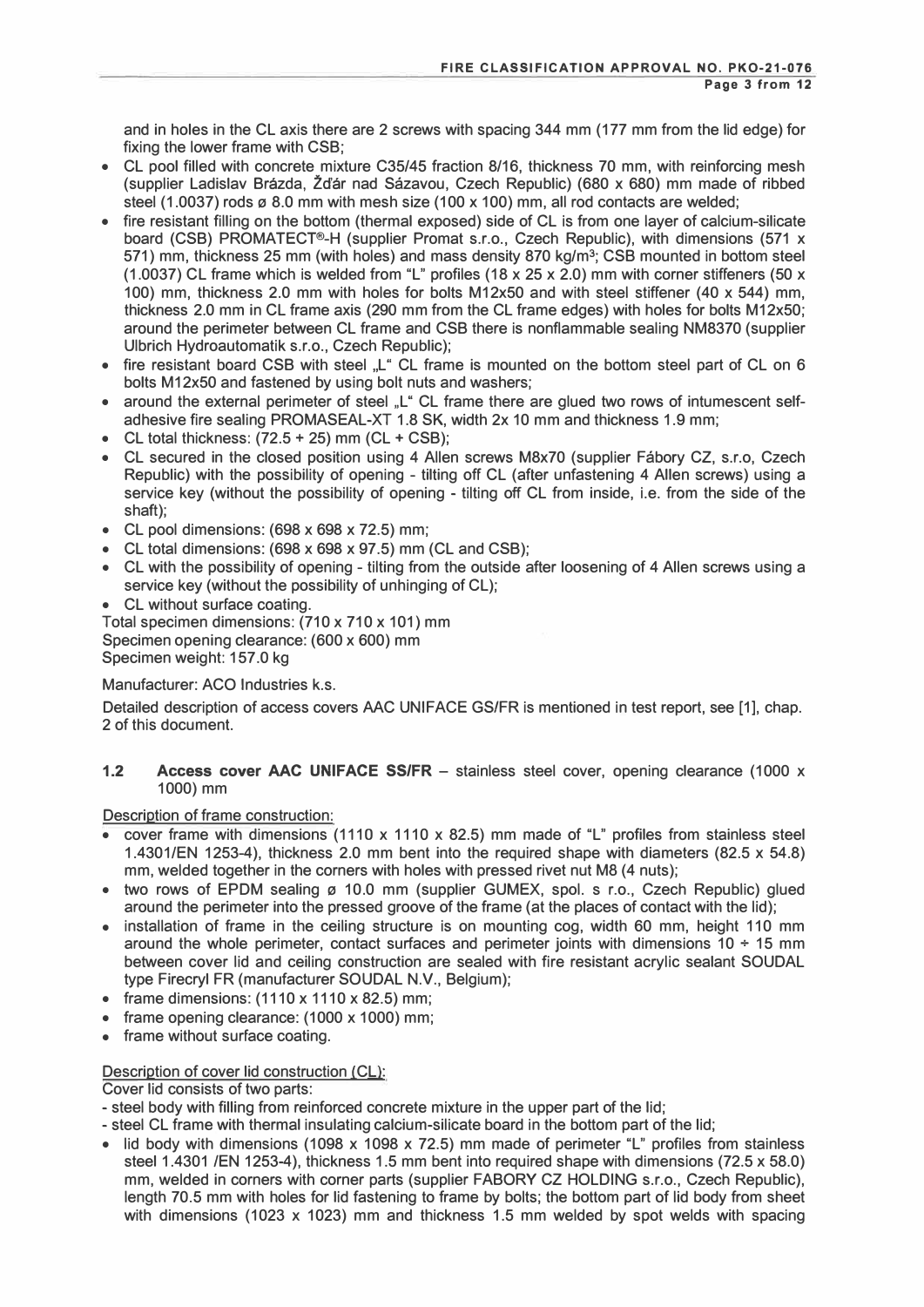approx. 200 mm; lid body without surface coating; lid body filled with concrete mixture C35/45 fraction 4/8, thickness 70 mm, with reinforcing mesh (supplier Ladislav Brázda, Žďár nad Sázavou, Czech Republic) made of ribbed steel rods  $\sigma$  8.0 mm with mesh size (100 x 100) mm, all rod contacts are welded;

- to the bottom part of the lid there are welded by spot welds corner plates (69 x 119 x 2.0) mm and steel flat plate with width 40 mm and thickness 2.0 mm in axis of the width and height of the lid bottom (forming a cross with dimensions (944 x 944) mm), on each corner plate there is a welded threaded rod M12x45 /DIN 975/A (supplier FABORY CZ HOLDING s.r.o., Czech Republic) and on the steel cross there are welded 8 threaded rod with span 3 x 300 mm in distance 20 mm and 50 mm from the cross ends (in total of 12 threaded rods); on the bottom side of cover lid there is fixed on a threaded rod a calcium-silicate board (CSB) PROMATECT®-H (supplier Promat s.r.o., Czech Republic), with dimensions (971  $\times$  971) mm, thickness 20 mm (with holes) and mass density 870 kg/m**<sup>3</sup>**with intumescent self-adhesive fire sealing PROMASEAL-XT 1.8 standard (supplier Promat s.r.o., Czech Republic), thickness 1.8 mm with area weight 1.8 kg/m**<sup>2</sup> ;** boards are fixed by fastening on the steel frame with holes on threaded rods by using 12 nuts M12 and washers; frame with dimensions (980 x 980) mm mounted from "L" profiles (18 x 25) mm from stainless steel with thickness 2.0 mm and steel flat plates with width 40 mm and thickness 2.0 mm, they are welded to the frame in axis of the width and height (forming a cross with dimensions (944 x 944) mm);
- around the frame perimeter of steel there are glued two rows of intumescent self-adhesive fire sealing PROMASEAL-XT 1.8 SK (supplier Promat s.r.o., Czech Republic). width 2x 10 mm and thickness 2.5 mm;
- the bottom cover edge is at distance 93 mm from the bottom edge of ceiling structure.
- Cover lid dimensions: (1098 x 1098 x 99.5) mm
- Total specimen dimensions: (1110 x 1110 x 99.5) mm

Specimen weight: 262.0 kg

Description of light assembled load bearing ceiling structure Rigios:

( ceiling structure with opening composed of system elements Rigips)

- load-bearing construction from 5 rows of galvanized profiles Rigips UA100 /CSN EN 14195/ A1 KKP/Z100/U/40/100/40/2.0 mm: 4 horizontal rows from UA profiles have length 3500 mm, the fifth row from UA profiles is in the ceiling axis and in the place of opening for cover mounting with length 2 x 12500 mm; the construction is strengthened along the opening by two profiles UA100 which are putt together into the "I" shape by using a pair of screws M8x20 /DIN 933/ nuts and washers (8.4 x 25) mm with span approx. 825 mm; on the shorter side there are UA100 profiles put into galvanized system profiles Rigips UW100 - /ČSN EN 14195/ - A1 - KKP/Z100/U/40/100/40/0.6 mm and they are connected by self-drilling screws Rigips LB (4.2 x 13) mm;
- the edges of opening are from UW100 profiles  $-$  / $\check{C}$ SN EN 14195/  $-$  A1  $-$ KKP/Z100/U/40/100/40/0.6 mm and UA50 profiles – /ČSN EN 14195/ – A1 –  $KKP/Z100/U/40/48,8/40/2.0$  mm and they create cog  $-$  width 60 mm and height 110 mm for free cover mounting without anchors, profiles are screwed to load-bearing structure by steel angles Rigips and a pair of screws M8x20, nuts and washers 8.4 x 25; visible parts of UW and UA profiles around the opening perimeter are covered by segment from boards Glasroc F /EN 15283-1/ GM-F H1 A1 / (Saint-Gobain Construction Products CZ, a.s., division Rigips, Czech Republi), thickness 1 x 20.0 mm and screwed by screws TB (3.5 x 45) mm (Tamadex s.r.o., Czech Rebuplic) with span approx. 250 mm; joints between segment around the opening perimeter are sealant by fire resistant acrylic sealant SOUDAL type Firecryl FR; cover opening in the ceiling is created as axially and centrally symmetrical at distance 400 mm from longitudinal edges of ceiling structure and 1250 mm from the edges of shorter sides of ceiling structure;
- cladding from bottom side of construction is from two layers of gypsum fiber board Glasroc F /EN 15283-1/ GM-F H1 A1 with a total thickness of 2 x 20.0 mm, cladding boards are layered with spacing and overlapping the joints at least about 200 mm and they are screwed to steel profiles of construction by self-drilling screws TB (3.5 x 55) mm (Tamadex s.r.o., Czech Republic) with span approx. 350 mm in the first layer of boards and with span approx. 230 mm in the second layer of boards; joints between cladding boards are without sealing;

• spaces and steel profiles of ceiling structure are not filled by insulation.

Total dimension of ceiling structure: (1800 x 3500 x 140) (width x length x height) Opening clearance: (1000 x 1000) mm

Total height of ceiling structure: 140 mm (height with visible upper part of specimen: 200 mm)

Manufacturer: ACO Industries k.s.

Detailed description of access covers AAC UNIFACE SS/FR mounted in light ceiling structure is mentioned with the description of ceiling structure in test report, see [2], chap. 2 of this document.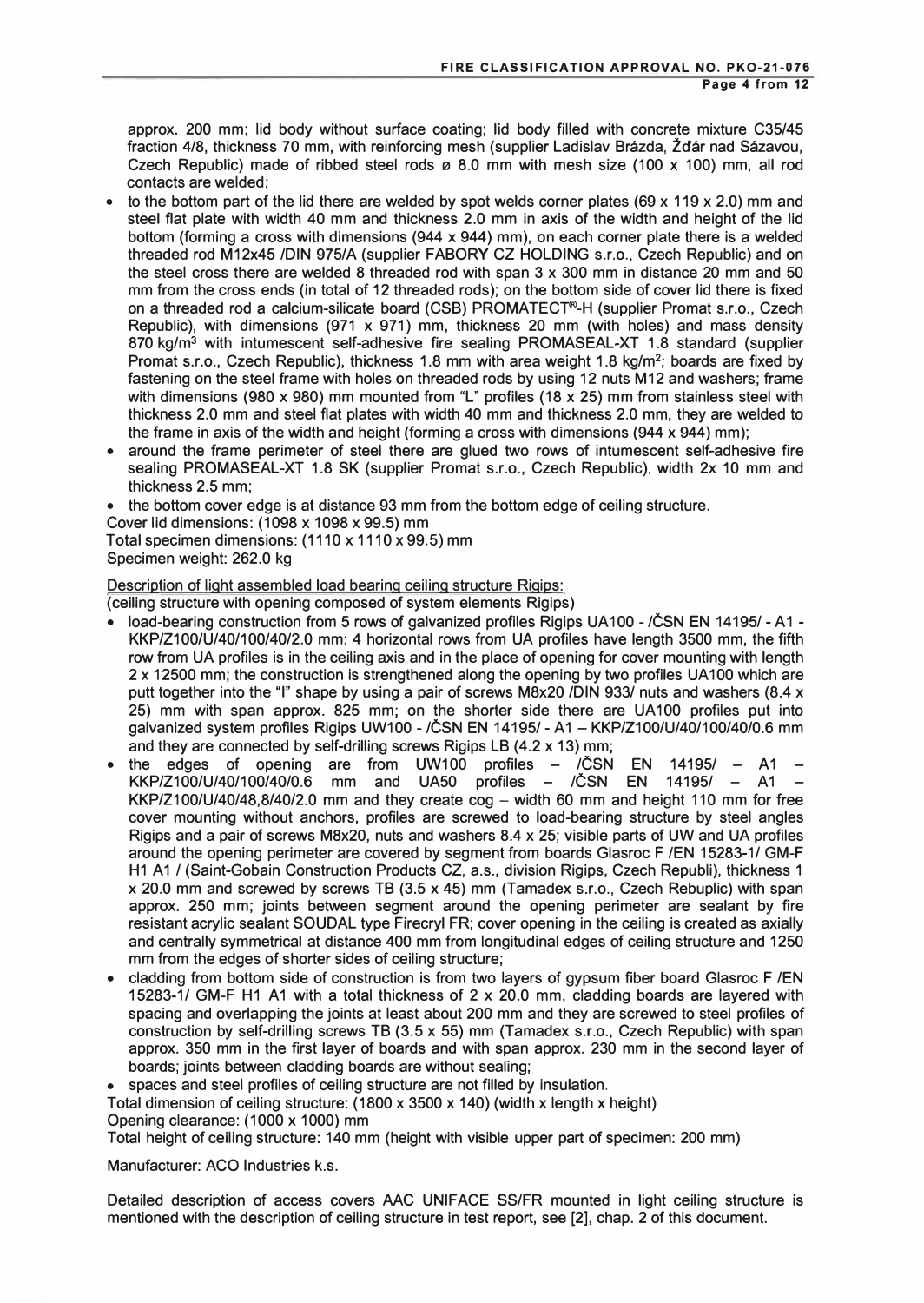### **2 OVERVIEW OF THE USED MATERIALS**

### **2.1 Technical standards and Regulations**

- CSN 73 0810 Fire protection of buildings General requirements
- ČSN EN 1363-1 Fire resistance tests Part 1: General requirements
- CSN EN 1634-1+A1 Fire resistance and smoke control tests for door and shutter assemblies, openable windows and elements of building hardware - Part 1: Fire resistance test for door and shutter assemblies and openable windows
- Commission Decision 2000/605/ES establishing the list of products belonging to Classes A "No contribution to fire", dated 2020-09-26
- **2.2 Test reports, classification reports, test results used for this classification and technical documents**
- [1] Test report of fire resistance No. Pr-20-2.046n, issued by PAVUS, a.s., Testing lab Veseli nad Luznici, dated 2020-07-01
- [2] Test report of fire resistance No. Pr-19-2.202n, issued by PAVUS, a.s., Testing lab Veseli nad Luznici, dated 2020-02-10
- [3] Technical sheet PROMATECT®-H, Fire protective construction board, issued by Promat, 06/2019
- [4] Catalog ACO Product Catalogue, ACO Access Cover UNIFACE, PAVING, SOLID, issued by ACO Industries k.s., 01/2020
- [5] Installation manual ACO Access Covers UNIFACE (NM12382), issued by ACO Industries k.s., Q1/2018
- [6] Declaration of change of product names, issued by ACO Industries k.s., dated 2021-12-14

| <b>Serial</b><br>No. | Name of the Laboratory<br><b>Address</b><br><b>Accreditation number</b>   | <b>Sponsor</b>                                                                     | <b>Report number</b><br>Date of test<br>Date of issue | <b>Standard</b>                                                    |
|----------------------|---------------------------------------------------------------------------|------------------------------------------------------------------------------------|-------------------------------------------------------|--------------------------------------------------------------------|
| $[1]$                | PAVUS, a.s.<br>Testing lab<br>Veselí nad Lužnicí<br><b>Czech Republic</b> | ACO Industries k.s.<br>Havlíčkova 260<br>582 22 Přibyslav<br><b>Czech Republic</b> | Pr-20-2.046n<br>2020-02-17<br>2020-07-01              | ČSN EN 1363-1:2013<br>with regards to<br>ČSN EN 1634-1+A1<br>:2019 |
| [2]                  |                                                                           |                                                                                    | Pr-19-2.202n<br>2019-11-11<br>2020-02-10              |                                                                    |

#### *Tab. 2.1 Test reports*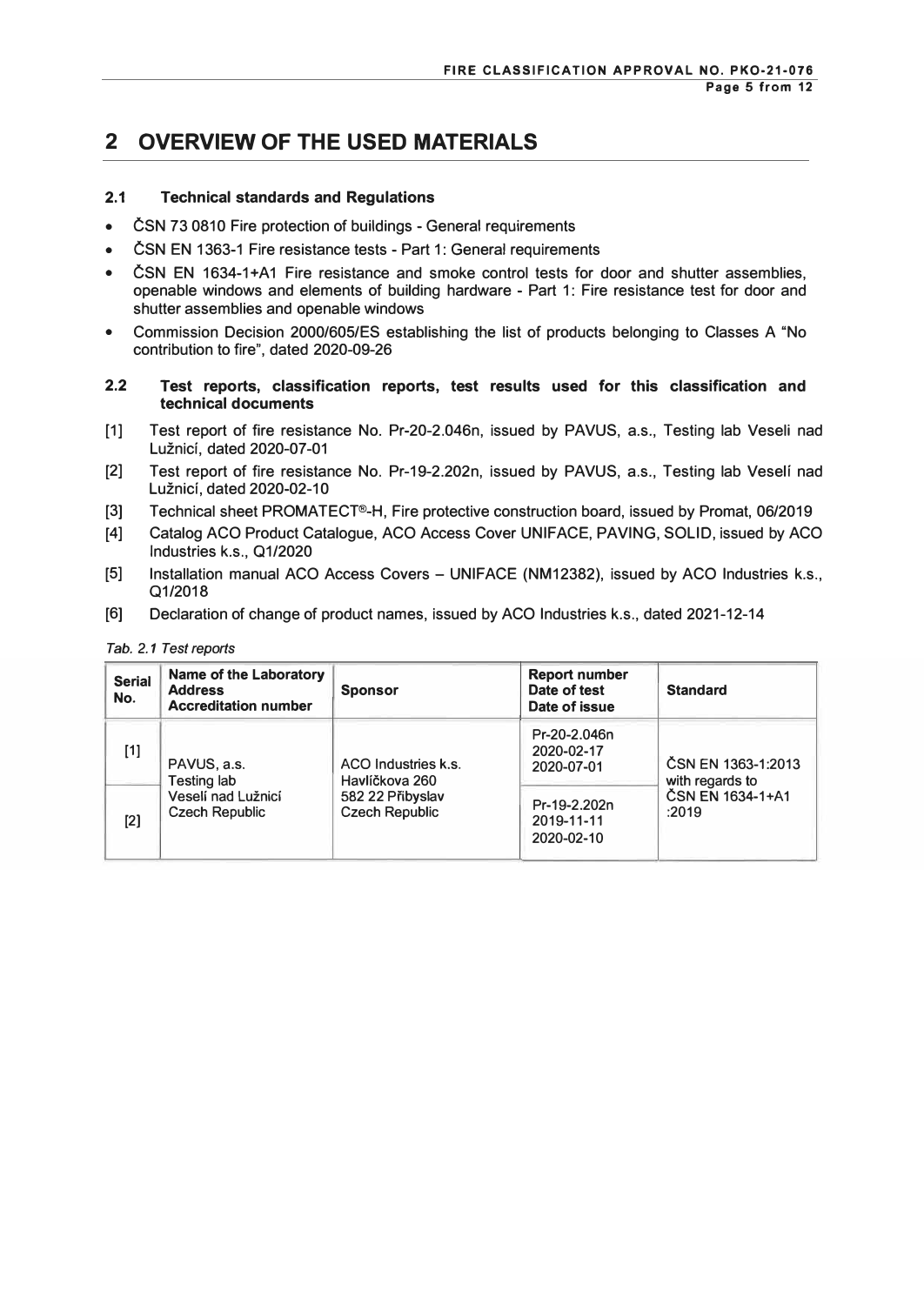| <b>Testing procedure,</b><br><b>Report Number,</b><br>Date of issue | <b>Parameter</b>                      |                                                          |
|---------------------------------------------------------------------|---------------------------------------|----------------------------------------------------------|
|                                                                     | <b>Thermal conditions</b>             | Standard temperature / time curve                        |
|                                                                     | Direction of fire exposure            | from bottom side, opening outwards from the<br>furnace   |
|                                                                     | Designation                           | specimen No. 05                                          |
|                                                                     | Type of access cover                  | AAC UNIFACE GS/FR <sup>2)</sup> (AAC UNIFACE 2.0 GS)     |
|                                                                     | Dimensions - opening clearance        | $(600 \times 600)$ mm (width x height)                   |
|                                                                     | <b>Description</b>                    | with PROMATECT®-H, with concrete and<br>reinforcing mesh |
| $[1]$                                                               | Supporting construction               | rigid supporting construction with high density          |
| ČSN EN 1363-1                                                       | Integrity (E)                         |                                                          |
| with regards to                                                     | - cotton pad                          | <b>134 minutes</b> , no failure                          |
| ČSN EN 1634-1+A1                                                    | - gap gauges                          | 134 minutes, no failure                                  |
| Pr-20-2.046n<br>2020-07-01                                          | - sustained flaming                   | 134 minutes, no failure                                  |
|                                                                     | Insulation (I <sub>1</sub> )          |                                                          |
|                                                                     | - average temperature                 | 134 minutes, no failure                                  |
|                                                                     | - maximum temperature                 | 134 minutes, no failure                                  |
|                                                                     | - max. temp., supplementary procedure | 134 minutes, no failure                                  |
|                                                                     | - maximum temperature on frame 180°C  | unmeasured $\frac{1}{2}$                                 |
|                                                                     | Insulation $(l_2)$                    |                                                          |
|                                                                     | - average temperature                 | 134 minutes, no failure                                  |
|                                                                     | - maximum temperature                 | 134 minutes, no failure                                  |
|                                                                     | - maximum temperature on frame 360°C  | unmeasured <sup>1)</sup>                                 |

*Tab. 2.2 Stress conditions and test results*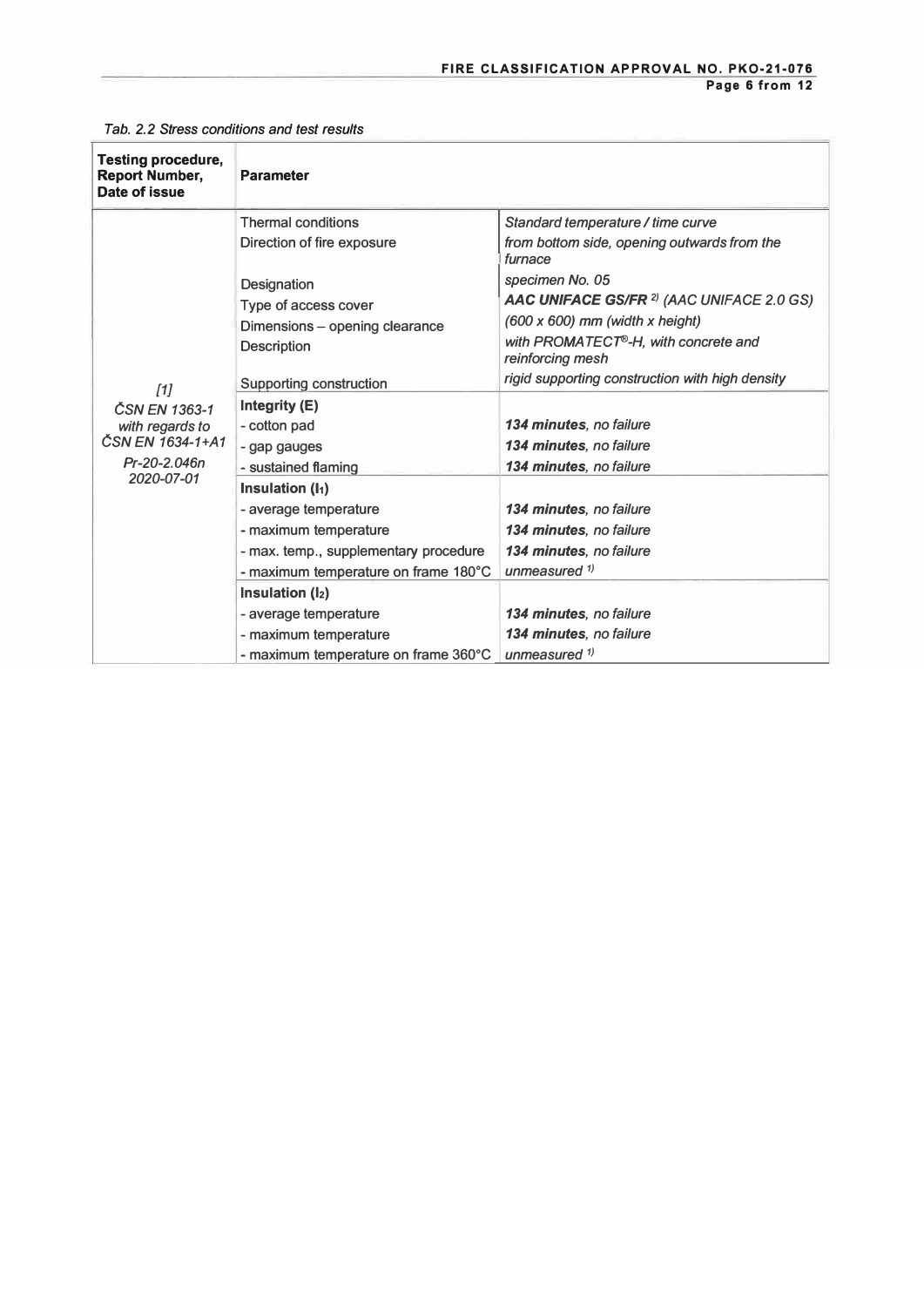| <b>Testing procedure,</b><br><b>Report Number,</b><br>Date of issue | <b>Parameter</b>                                                                                                       |                                                                                                                                       |
|---------------------------------------------------------------------|------------------------------------------------------------------------------------------------------------------------|---------------------------------------------------------------------------------------------------------------------------------------|
|                                                                     | <b>Thermal conditions</b>                                                                                              | Standard temperature / time curve                                                                                                     |
|                                                                     | Direction of fire exposure                                                                                             | from bottom side, opening outwards from the<br>furnace                                                                                |
|                                                                     | Designation<br>Type of access cover<br>Dimensions - opening clearance<br><b>Description</b><br>Supporting construction | specimen No. 01                                                                                                                       |
|                                                                     |                                                                                                                        | AAC UNIFACE SS/FR <sup>2)</sup> (AAC UNIFACE 2.0 SS)                                                                                  |
|                                                                     |                                                                                                                        | $(1000 \times 1000)$ mm (width x height)                                                                                              |
|                                                                     |                                                                                                                        | with PROMATECT®-H, with concrete and<br>reinforcing mesh                                                                              |
| $[2]$                                                               |                                                                                                                        | light assembled ceiling supporting construction<br><b>Rigips</b>                                                                      |
| ČSN EN 1363-1                                                       | Integrity (E)                                                                                                          |                                                                                                                                       |
| with regards to<br>ČSN EN 1634-1+A1                                 | - cotton pad                                                                                                           | 124 minutes, no failure                                                                                                               |
| Pr-19-22.202n                                                       | - gap gauges                                                                                                           | 124 minutes, no failure                                                                                                               |
| 2020-02-10                                                          | - sustained flaming                                                                                                    | 124 minutes, no failure                                                                                                               |
|                                                                     | Insulation (h)                                                                                                         |                                                                                                                                       |
|                                                                     | - average temperature                                                                                                  | 124 minutes, no failure                                                                                                               |
|                                                                     | - maximum temperature                                                                                                  | 124 minutes, no failure                                                                                                               |
|                                                                     | - max. temp., supplementary procedure                                                                                  | 124 minutes                                                                                                                           |
|                                                                     | - maximum temperature on frame 180°C                                                                                   | unmeasured $1$                                                                                                                        |
|                                                                     | Insulation (I2)                                                                                                        |                                                                                                                                       |
|                                                                     | - average temperature                                                                                                  | 124 minutes, no failure                                                                                                               |
|                                                                     | - maximum temperature                                                                                                  | 124 minutes, no failure                                                                                                               |
|                                                                     | - maximum temperature on frame 360°C                                                                                   | unmeasured $1$                                                                                                                        |
|                                                                     | Note: <sup>1)</sup> Temperatures on door frame were not measured due to reasons given in ČSN EN 1634-1+A1 cl. 9.1.2.3. |                                                                                                                                       |
|                                                                     |                                                                                                                        | <sup>2</sup> ) Company ACO Industries k s. provide a declaration of product identity see [6] chan 22 od this document. Only the trade |

**> Company ACO Industries k.s. provide a declaration of product identity, see (6], chap. 2.2 od this document. Only the trade name of the access covers has changed:** 

**- MC UNIFACE GS/FR = formerly MC UNIFACE 2.0 GS** 

**- MC UNIFACE AUFR = formerly MC UNIFACE AL**

**- MC UNIFACE SS/FR = formerly MC UNIFACE 2.0 SS**

# **3 RANGE OF TEST RESULTS EXTENSION**

CSN EN 1634-1+A1 does not apply to closures mounted into a horizontal structure (ceiling, roof, etc.); the rules for direct field of application of test results for closures built into a horizontal structure were determined with regards to ČSN EN 1634-1:2009. At this moment there are no currently valid rules for the extended application of test results for these closures. Therefore, the extension of test results is performed based on technical evaluation of the structure.

### **3.1 Loading of access covers**

Fire resistance classification of access covers is applied and is valid only for mechanically unloaded access covers in the opposite direction than the direction of fire load. Fire resistance classification of covers is for integrity and for insulation with thermal action from below EI ( $a \leftarrow b$ ).

### **3.2 Material of access covers**

Access covers AAC UNIFACE are tested in material variants: galvanized steel (AAC UNIFACE GS/FR), stainless steel (AAC UNIFACE SS/FR) and aluminum (AAC UNIFACE AUFR).

### **3.3 Dimensions (width x length) of access covers**

Permitted dimensional variants of access covers, including article numbers and manufacturer's description, are listed in Tab. 3.1 to Tab. 3.3 of this document. Tested covers dimensions (width x height) are the maximum, they cannot be increased. Reduction of dimensions is possible.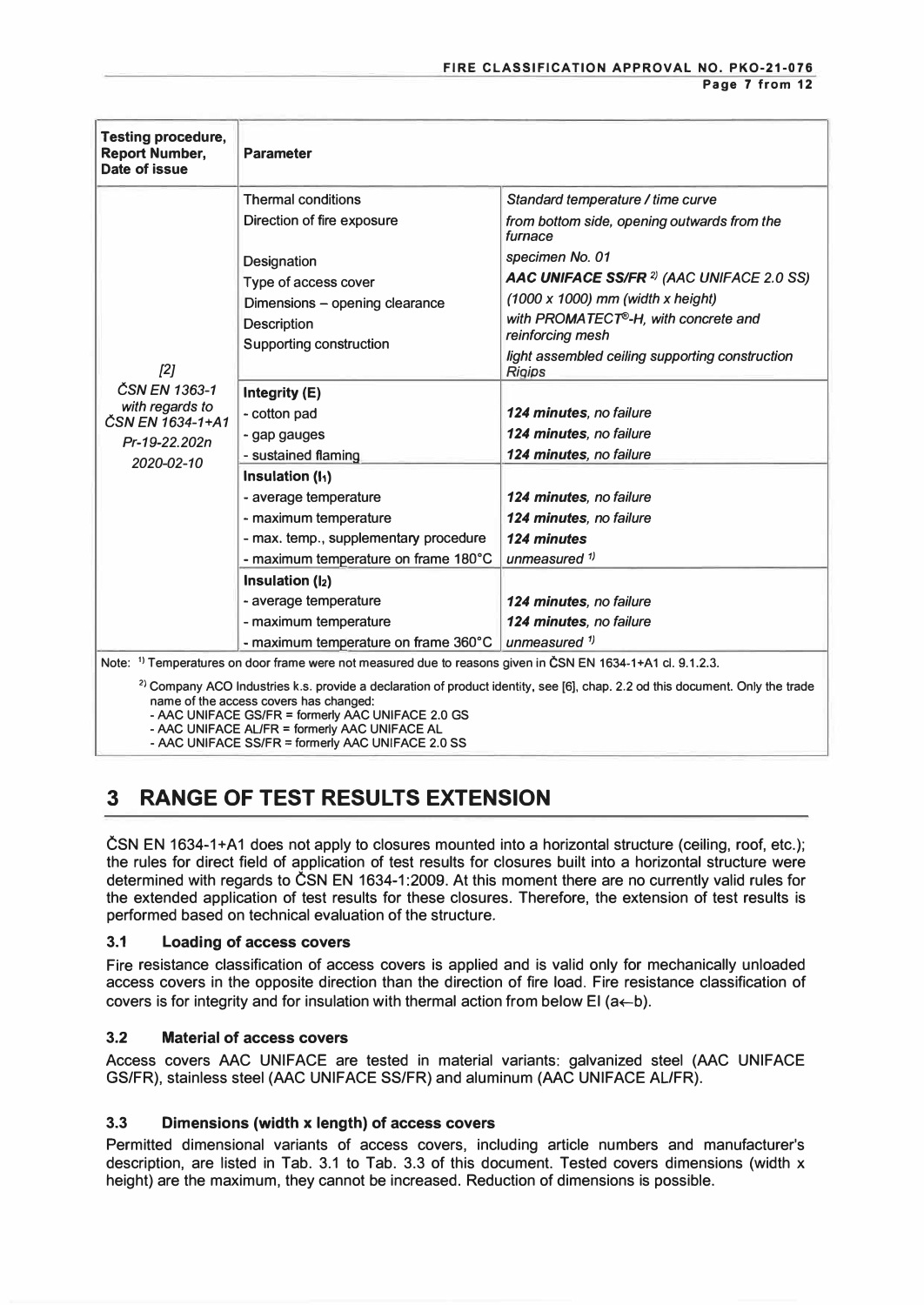**(After the expiration of this document, the decrease in dimensions will be allowed only if the tested minimum required dimension is presented. Only then will be the range of covered dimensions between the minimum and maximum tested dimension allowed.)** 

The number and type of anchors, including their spacing and distance from the edge of the cover, do not need to be assessed. Access covers AAC UNIFACE SS/FR and AAC UNIFACE AL/FR are without anchors. Access cover AAC UNIFACE GS/FR with dimensions of opening clearance (601 - 1000) x (601 - 1000) mm have 3 anchors (110 x 30 x 3) mm with a maximum spacing of 396 mm on one of the longer sides, 2 anchors (126 x 25 x 1) mm with a maximum spacing of 775 mm on the other of the longer sides and 2 anchors (126 x 25 x 1) mm with a maximum spacing of 762 mm on both shorter sides. Covers with dimensions  $(300 - 600) \times (300 - 600)$  mm have 2 x anchors  $(126 \times 25 \times 1)$  mm with a maximum spacing of 460 mm on all sides of the cover. According to the installation instructions [5], see chap. 2 of this document, the anchors are used primarily for easier installation of the cover during concreting. The load-bearing capacity of the cover is ensured by concreting under the entire circumference of the assessed cover.

#### **3.4 Height of access covers**

For access covers AAC UNIFACE GS/FR and AAC UNIFACE SS/FR the height of the cover frame (door frame) is 82.5 mm and the height of the cover lid can be 70 mm, 110 mm and 140 mm. The tested height of the cover is 70 mm, i.e. the cover with the smallest possible thickness of the concrete layer. Increasing in the height of the cover lid, i.e. possible increase in the height of the concrete layer will not have any negative effect on the value of fire resistance. From the installation instructions dealing with the readiness of the shaft it is clear that since the cover frame is completely underconcreted in its entire width, it is not necessary to assess the weight increase from the concrete filling to the AAC UNIFACE GS/FR cover anchor system, see [5], chap. 2 of this document.

For access covers AAC UNIFACE AL/FR uniform height of the cover frame (door frame) is 72.5 mm and the height of cover lid is 70 mm.

| <b>Article</b>                                                                                                 | Description of access cover 3)                                                                    |  |  |
|----------------------------------------------------------------------------------------------------------------|---------------------------------------------------------------------------------------------------|--|--|
| No.                                                                                                            |                                                                                                   |  |  |
|                                                                                                                | AAC UNIFACE 2.0 GS - with PROMATECT®-H, min. th. 25 mm                                            |  |  |
|                                                                                                                | 447879   ACO Access Cover UNIFACE W300 L300 H70 #E1120#, LC N250, EN1253-4, 1.0037, hot-dip galv. |  |  |
|                                                                                                                | 447880 ACO Access Cover UNIFACE W400 L400 H70 #El120#, LC N250, EN1253-4, 1.0037, hot-dip galv.   |  |  |
|                                                                                                                | 447881 ACO Access Cover UNIFACE W400 L600 H70 #El120#, LC N250, EN1253-4, 1.0037, hot-dip galv.   |  |  |
|                                                                                                                | 447882   ACO Access Cover UNIFACE W450 L450 H70 #El120#, LC M125, EN1253-4, 1.0037, hot-dip galv. |  |  |
|                                                                                                                | 447883 ACO Access Cover UNIFACE W500 L500 H70 #El120#, LC M125, EN1253-4, 1.0037, hot-dip galv.   |  |  |
|                                                                                                                | 447884 ACO Access Cover UNIFACE W600 L600 H70 #El120#, LC M125, EN1253-4, 1.0037, hot-dip galv.   |  |  |
|                                                                                                                | 447893 ACO Access Cover UNIFACE W450 L450 H110 #El120#, LC N250, EN1253-4, 1.0037, hot-dip galv.  |  |  |
|                                                                                                                | 447894 ACO Access Cover UNIFACE W500 L500 H110 #El120#, LC N250, EN1253-4, 1.0037, hot-dip galv.  |  |  |
|                                                                                                                | 447895 ACO Access Cover UNIFACE W600 L600 H110 #El120#, LC N250, EN1253-4, 1.0037, hot-dip galv.  |  |  |
| Note.: $3$ W – opening width in mm                                                                             |                                                                                                   |  |  |
| $L$ – opening length in mm                                                                                     |                                                                                                   |  |  |
| $H$ – cover lid height in mm                                                                                   |                                                                                                   |  |  |
| LC - load class according to CSN EN 1253-4 (L15, M125, N250). From the point of view of fire resistance is the |                                                                                                   |  |  |
| classification E and EI from below for mechanically unloaded covers.                                           |                                                                                                   |  |  |

*Tab. 3. 1 Allowed dimension variants for access covers* **AAC** *UN/FACE GS/FR* 

*Tab. 3.2 Allowed dimension variants for access covers* **AAC** *UN/FACE SS/FR* 

| <b>Article</b><br>No. | Description of access cover <sup>3)</sup>                                |
|-----------------------|--------------------------------------------------------------------------|
|                       | AAC UNIFACE 2.0 SS - with PROMATECT®-H, min. th. 20 mm                   |
|                       | 447908   ACO Access Cover UNIFACE W300 L300 H70 #E1120#, LC N250, 1.4301 |
|                       | 447909   ACO Access Cover UNIFACE W400 L400 H70 #El120#, LC N250, 1.4301 |
|                       | 447910   ACO Access Cover UNIFACE W400 L400 H70 #EI120#, LC N250, 1.4301 |
|                       | 447911   ACO Access Cover UNIFACE W400 L400 H70 #El120#, LC N250, 1.4301 |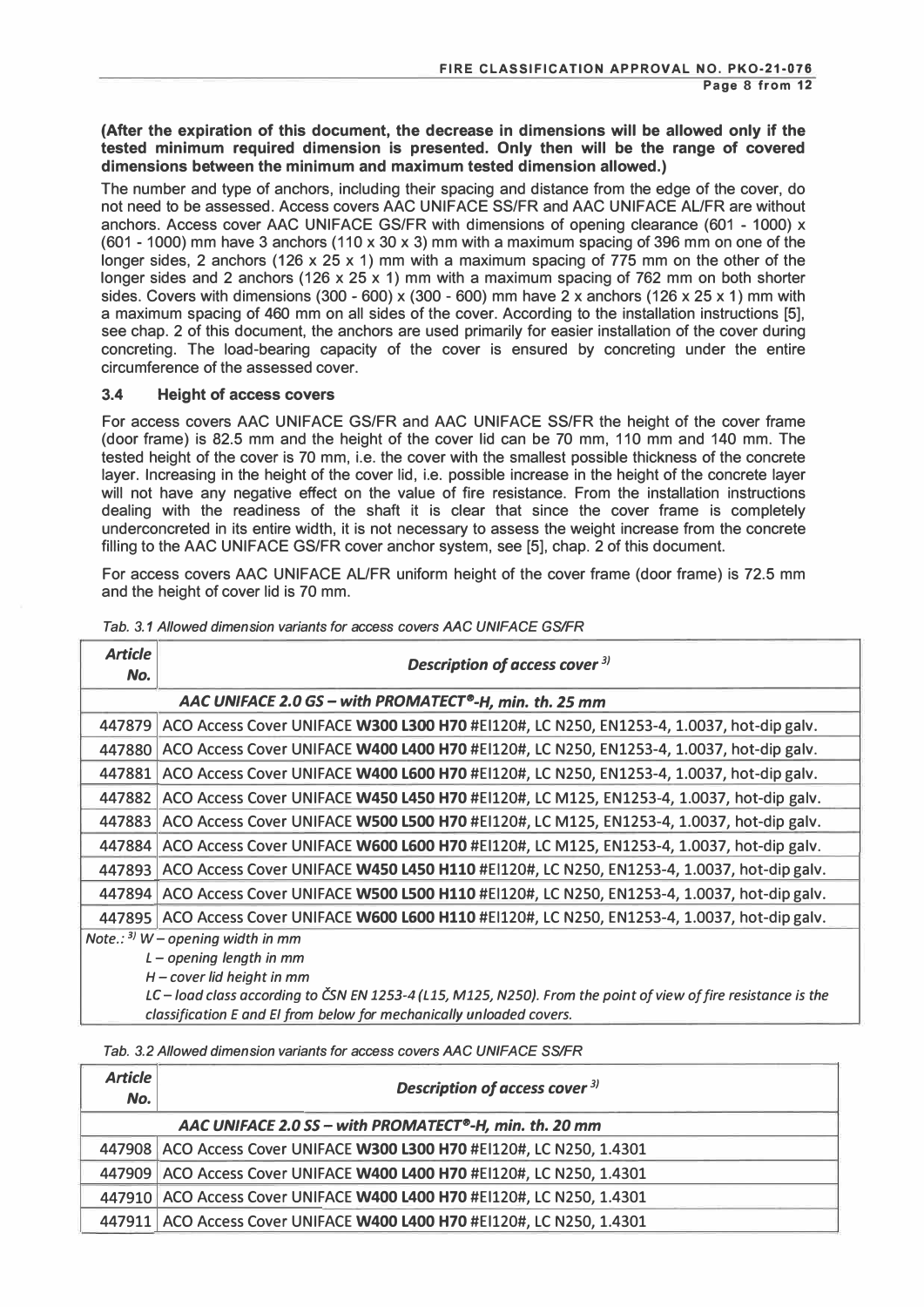|                                                                                                                                                |  | 447912 ACO Access Cover UNIFACE W400 L400 H70 #E1120#, LC N250, 1.4301    |  |
|------------------------------------------------------------------------------------------------------------------------------------------------|--|---------------------------------------------------------------------------|--|
|                                                                                                                                                |  | 447913 ACO Access Cover UNIFACE W600 L600 H70 #EI120#, LC M125, 1.4301    |  |
|                                                                                                                                                |  | 447914 ACO Access Cover UNIFACE W600 L600 H70 #EI120#, LC M125, 1.4301    |  |
|                                                                                                                                                |  | 447915 ACO Access Cover UNIFACE W600 L600 H70 #EI120#, LC M125, 1.4301    |  |
|                                                                                                                                                |  | 447917 ACO Access Cover UNIFACE W635 L635 H70 #EI120#, LC L15, 1.4301     |  |
|                                                                                                                                                |  | 447918 ACO Access Cover UNIFACE W700 L700 H70 #EI120#, LC L15, 1.4301     |  |
|                                                                                                                                                |  | 447919 ACO Access Cover UNIFACE W800 L800 H70 #EI120#, LC L15, 1.4301     |  |
|                                                                                                                                                |  | 447920 ACO Access Cover UNIFACE W800 L800 H70 #EI120#, LC L15, 1.4301     |  |
|                                                                                                                                                |  | 447921 ACO Access Cover UNIFACE W1000 L1000 H70 #EI120#, LC L15, 1.4301   |  |
|                                                                                                                                                |  | 447922 ACO Access Cover UNIFACE W450 L450 H110 #EI120#, LC N250, 1.4301   |  |
|                                                                                                                                                |  | 447923 ACO Access Cover UNIFACE W500 L500 H110 #EI120#, LC N250, 1.4301   |  |
|                                                                                                                                                |  | 447924 ACO Access Cover UNIFACE W600 L600 H110 #EI120#, LC N250, 1.4301   |  |
|                                                                                                                                                |  | 447925 ACO Access Cover UNIFACE W600 L600 H110 #EI120#, LC N250, 1.4301   |  |
|                                                                                                                                                |  | 447926 ACO Access Cover UNIFACE W600 L600 H110 #EI120#, LC N250, 1.4301   |  |
|                                                                                                                                                |  | 447927 ACO Access Cover UNIFACE W635 L635 H110 #EI120#, LC M125, 1.4301   |  |
|                                                                                                                                                |  | 447928 ACO Access Cover UNIFACE W700 L700 H110 #EI120#, LC M125, 1.4301   |  |
|                                                                                                                                                |  | 447929 ACO Access Cover UNIFACE W800 L800 H110 #EI120#, LC M125, 1.4301   |  |
|                                                                                                                                                |  | 447930 ACO Access Cover UNIFACE W800 L800 H110 #EI120#, LC M125, 1.4301   |  |
|                                                                                                                                                |  | 447931 ACO Access Cover UNIFACE W1000 L1000 H110 #EI120#, LC M125, 1.4301 |  |
|                                                                                                                                                |  | 447932 ACO Access Cover UNIFACE W635 L635 H140 #EI120#, LC N250, 1.4301   |  |
|                                                                                                                                                |  | 447933 ACO Access Cover UNIFACE W700 L700 H140 #EI120#, LC N250, 1.4301   |  |
|                                                                                                                                                |  | 447934 ACO Access Cover UNIFACE W800 L800 H140 #EI120#, LC N250, 1.4301   |  |
|                                                                                                                                                |  | 447935 ACO Access Cover UNIFACE W800 L800 H140 #EI120#, LC N250, 1.4301   |  |
|                                                                                                                                                |  | 447936 ACO Access Cover UNIFACE W1000 L1000 H140 #EI120#, LC N250, 1.4301 |  |
| Note.: $3$ ) W – opening width in mm                                                                                                           |  |                                                                           |  |
| $L$ – opening length in mm                                                                                                                     |  |                                                                           |  |
| $H$ – cover lid height in mm<br>LC - load class according to ČSN EN 1253-4 (L15, M125, N250). From the point of view of fire resistance is the |  |                                                                           |  |
| classification E and EI from below for mechanically unloaded covers.                                                                           |  |                                                                           |  |
|                                                                                                                                                |  |                                                                           |  |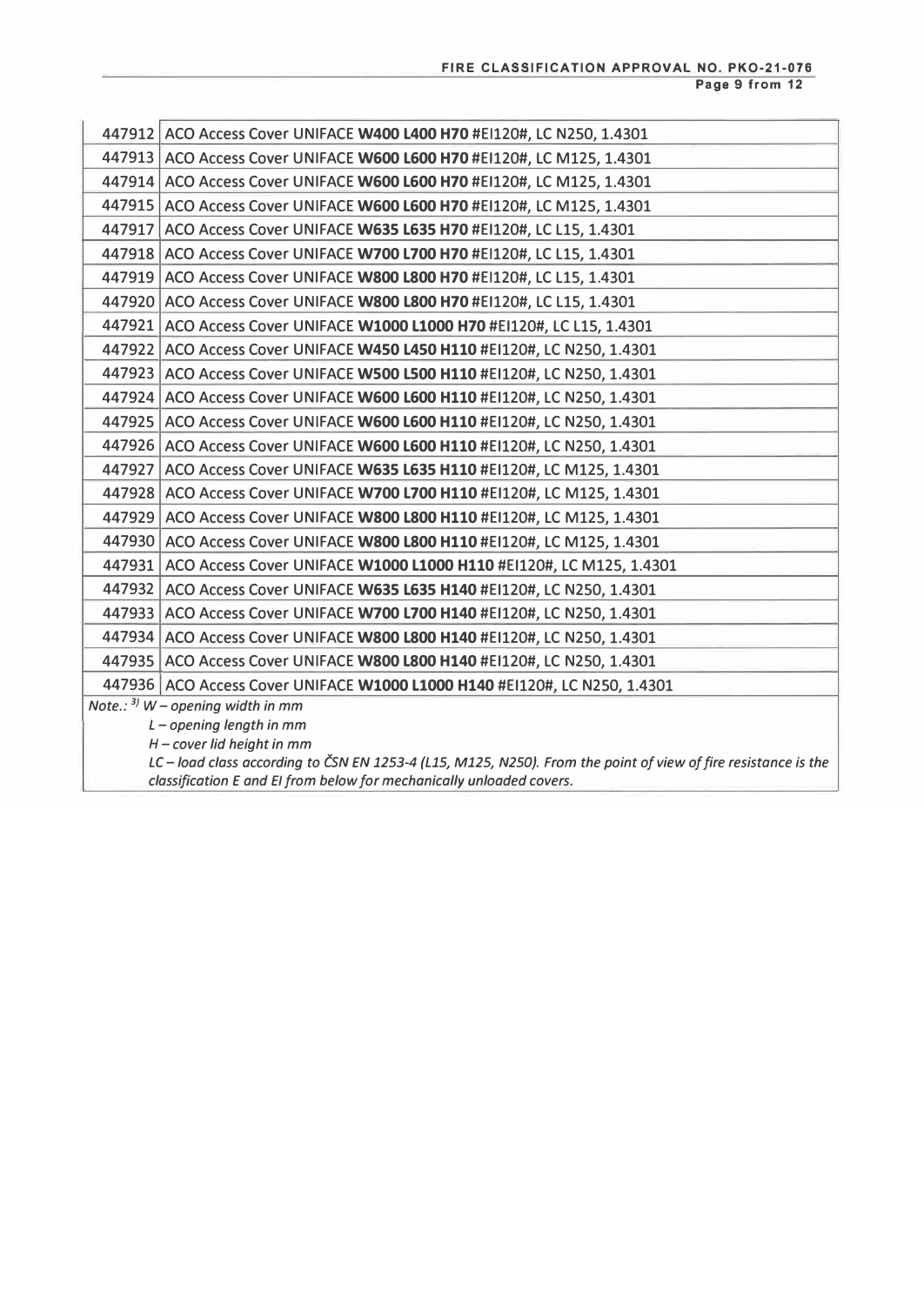### **3.5 Thickness of fire board PROMATECT®-H**

Access covers MC UNIFACE GS/FR and MC UNIFACE AL/FR are tested in rigid supporting construction with calcium-silicate board PROMATECT®-H, thickness 25 mm. Cover AAC UNIFACE SS/FR is tested in light supporting construction with PROMATECT®-H, thickness 20 mm. Increase in thickness of board for covers MC UNIFACE SS/FR (from 20 mm to 25 mm) will not have negative influence on the value of fire resistance. Decrease in thickness of the board for covers AAC UNIFACE GS/FR and AAC UNIFACCE AL/FR (from 25 mm to 20 mm) is not allowed.

#### **3.6 Supporting construction**

Cover MC UNIFACE SS/FR was tested in a light prefabricated ceiling structure, see [2], chap. 2 of this document. Covers AAC UNIFACE GS/FR and AAC UNIFACE AL/FR were tested in ceiling construction with high density from concrete and steel reinforcement with total thickness 190 mm, see [1], chap. 2 of this document. From the test results for covers from different materials of frames and cover lids and with fire board PROMATECT®-H it is clear that the type of supporting structure in which they are installed does not have a significant effect on the achieved values of fire resistance. These resulting values of fire resistance correspond to the duration of the test. During all of the mentioned tests, no failure of monitored criteria occurred, i.e. for AAC UNIFACE GS/FR and AAC UNIFACE AL/FR in reinforced concrete ceiling the test time is 134 minutes (cover with board PROMATECT®-H, thickness 25 mm), for AAC UNIFACE SS/FR in light prefabricated construction the test time is 124 minutes (cover with board PROMATECT®-H, thickness 20 mm). The test results for covers AAC UNIFACE SS/FR in a light prefabricated structure can also be used for classification of the same covers AAC UNIFACE SS/FR in a rigid supporting structure with a high bulk density.

### **4 PRODUCT CLASSIFICATION**

Unloaded access covers without the gas struts and the opening assistant mechanism MC UNIFACE GS/FR mentioned in Tab. 3.1, access covers MC UNIFACE SS/FR mentioned in Tab. 3.2 and access covers MC UNIFACE AL/FR mentioned in Tab. 3.3 of this document with thermal exposure from the bottom are classified in accordance with CSN 73 0810 according to the following combinations of properties parameters and fire resistance classes

**• Access cover AAC UNIFACE GS/FR**

**E** 120 / **EI<sub>1</sub> 120 / EI<sub>2</sub> 120**  $\frac{4}{9}$ 

- *max. opening clearance dimensions (300* - *600) x (300* - *600)* mm - *with fire board PROMA TECT®-H, min. thickness 25* mm - *mounted in rigid ceiling supporting construction* - *without mechanical load from above*

**• Access cover AAC UNIFACE SSIFR**

# **E** 120 / **El<sub>1</sub> 120 / El<sub>2</sub> 120<sup>4</sup>**

- *max. opening clearance dimensions (300* - *1000) x (300* - *1000)* mm - *with fire board PROMA TECT®-H, min. thickness 20* mm - *mounted in light mounted or rigid ceiling supporting construction* - *without mechanical load from above*

*Note: 4 ! Classification is valid only for products which are manufacture in company AGO Industries k.s., Czech Republic.*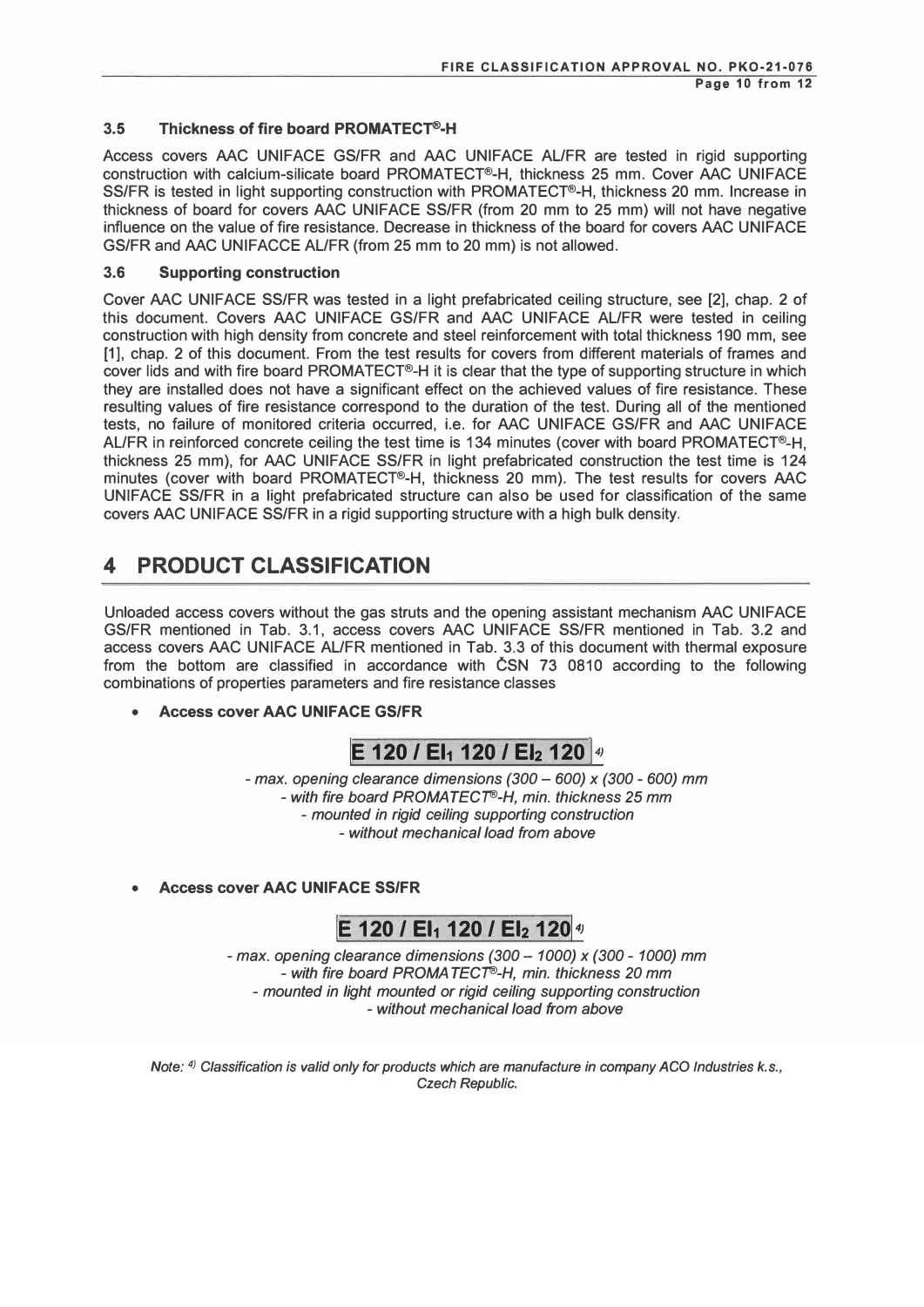# **5 CONSTRUCTION TYPE DETERMINATION ACCORDING TO CSN 73 0810**

Construction type is determined based on material composition of elements according to CSN 73 0810. Access Cover AAC UNIFACE consists of:

- galvanized steel or stainless steel or aluminium frame construction and cover lid construction
- on the bottom side of cover lid is PROMATECT®-H board, thickness 20 mm or 25 mm
- pool of cover lid is filled with concrete with reinforced mech or without filling

According to Commission Decision 2000/605/EC, the reaction to fire class of elements made of concrete, iron, steel, stainless steel, aluminium and aluminium alloys is *A1.*  According to the Technical Data Sheet, see [3], chap. 2 of this document is the fire reaction class of

the fire-resistant board PROMATECT®-H *A1.* Other materials (e.g. sealing) are present in a minimal amount and do not have negative effect on heat development.

This fire classification approval proves that the access cover AAC UNIFACE GS/FR, AAC UNIFACE SS/FR and AAC UNIFACE AL/FR can be evaluated according to CSN 73 0810, cl. 3.2 as a construction type



### **6 FIELD OF APPLICATION**

CSN EN 1634-1+A1:2019 does not apply to closures built in a horizontal constructure (ceiling, roof, etc.), therefore there are no rules for direct application of test results for closures built in a horizontal structure. There are currently no rules for the extended application of test results for these closures.

Conditions for mounting of fire resistance access covers in rigid construction or light mounted load bearing ceiling were determined with regards to ČSN EN 1634-1+A1 on the same structures for which one or more changes listed below were made and which are such that the structure with its rigidity and stability still complies with the relevant standard:

- materials and construction of fire resistance cover shall be the same and the manner of operation shall not be changed;
- the number of leaves shall not be changed;
- the thickness of cover shall not be reduced;
- if the surface coating is not expected to contribute to fire resistance, different coatings are permitted and may be applied;
- the number of stiffening elements for mounting of fire resistance covers to the supporting structures may be increased, but shall not be reduced, and the distance between the fastening elements may be reduced, but shall not be increased;
- the number of hinges and pins may be increased, but shall not be reduced;
- allowed dimension variants including the classification of fire resistance are given in chap. 3.2 of this document;
- the fire resistance of access covers in a rigid standard support construction with high bulk density can be applied to covers installed in the same way in ceilings with the same or greater bulk density and thickness than with which it was tested;
- the supporting structure of access cover in a light mounted loadbearing ceiling construction, see description in chap. 1.2 of this document, has no area of direct field of application.